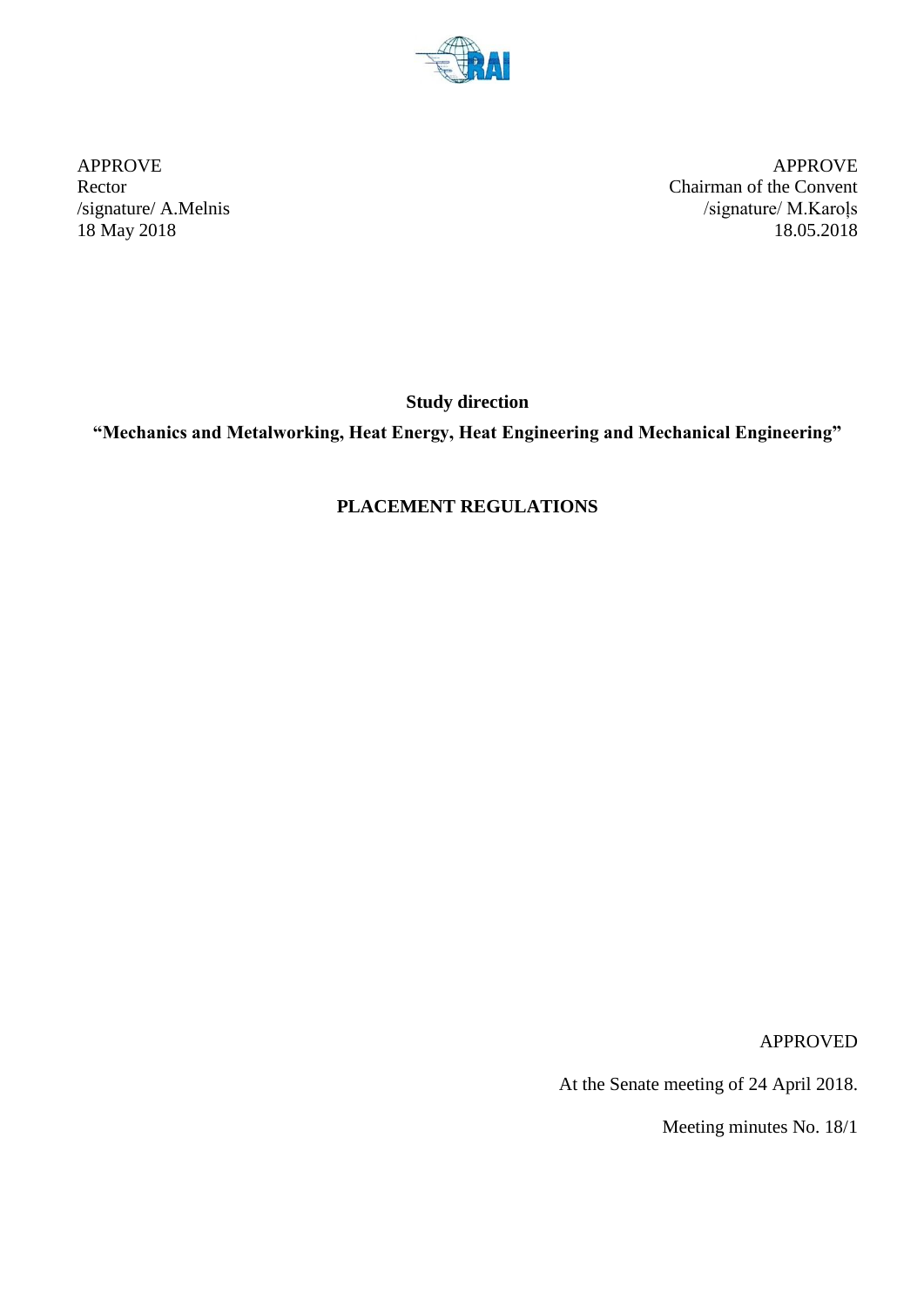

#### **GENERAL PROVISIONS**

- 1. The Regulations have been drawn up in accordance with the requirements of regulatory enactments of the Republic of Latvia and the procedure determined by the Riga Aeronautical Institute (RAI).
- 2. The Regulations lay down goals and tasks of placement, the procedure of organisation of placement in a company and the content of the placement report for the following study programmes:
	- 2.1. Professional Bachelor's study programme "Aircraft Technical Maintenance";
	- 2.2. Professional Bachelor's study programme "Air Transport Systems Management";
	- 2.3. Professional Master's study programme "Transport Systems Management".
- 3. Placement in a company is implemented after students learn theoretical knowledge and skills.
- 4. The scope of placement shall be determined in accordance with the study programme and the trilateral agreement between RAI, the trainee and the company, where the placement is implemented.
- 5. Placement is intended for learning professional abilities and skills for practical work, as well as may be used for collection, processing and analysis of necessary information for the needs of the diploma project or the diploma paper.
- 6. The placement regulations are binding for students of the study programme defined in Paragraph 2, for placement supervisors, placement coordinators, organisers and other persons related to the provision of placement.

#### **GOAL AND TASKS OF PLACEMENT**

- 7. The goal of placement is to improve professional skills and competences of students, as well as to reinforce and supplement their knowledge in accordance with the requirements of the profession.
- 8. In order to reach the placement goal, it is necessary to develop practical skills for resolution of tasks in the following areas related to aircraft and transport systems:
	- 8.1. Design of aircraft Boeing, Airbus;
	- 8.2. Design of aviation engines;
	- 8.3. Maintenance and repair of aircraft;
	- 8.4. Aircraft power units;
	- 8.5. Organisation and ensuring of aircraft maintenance;
	- 8.6. Technical diagnostics;
	- 8.7. Mechanisation and automation of aircraft maintenance production processes;
	- 8.8. Aviation law;
	- 8.9. Flight planning and execution;
	- 8.10. Practical aircraft control;
	- 8.11. Organisation of international transport;
	- 8.12. Transport logistics;
	- 8.13. Transport economy;
	- 8.14. Transport system organisation;
	- 8.15. Automated air traffic control systems.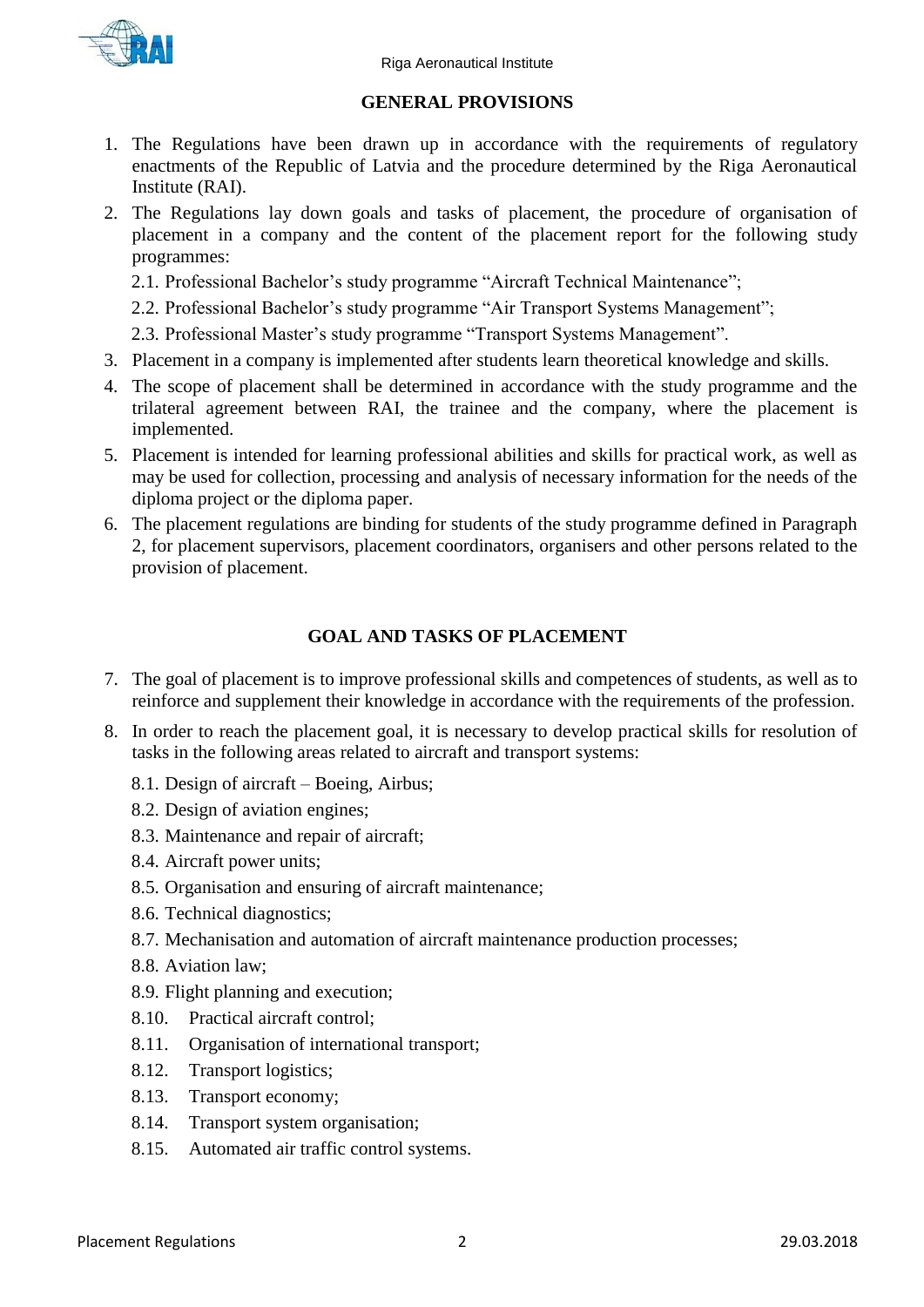

## **REQUIREMENTS TO STUDENTS**

- 9. To know:
	- $\checkmark$  Organisation of work in a company in the transport services sector;
	- $\checkmark$  Structure of enterprise;
	- $\checkmark$  Specifics of international transport;
	- $\checkmark$  Organisation of air traffic control.
- 10. To be able to:
	- $\checkmark$  Resolve production tasks in a specific company;
	- $\checkmark$  Plan work of structural units:
	- $\checkmark$  Predict and eliminate "bottlenecks" in a technological process.

## **ORGANISATION OF PLACEMENT**

- 11. RAI, the student, for whom the placement is planned, and the placement company conclude a trilateral placement agreement on the implementation of placement (Annex). The placement agreement shall state:
	- $\checkmark$  site of student's placement;
	- $\checkmark$  placement supervisor an employee in the placement company;
	- $\checkmark$  duties and responsibilities of the parties:
	- $\checkmark$  conditions for the performance of specific and real works in accordance with the placement programme;
	- $\checkmark$  conditions for research, analysis and selection of necessary information, which will be used for the preparation of a diploma paper.
- 12. The placement programme is a document drafted by the management of the study programme, which lays down general and specific goals, tasks of each placement stage and the time schedule of the placement.
- 13. Placement sites shall be selected by students themselves or the placement sites offered by RAI in companies may be used.
- 14. Before placement, an individual placement task shall be set for each student, which is a component of the placement diary.
- 15. The placement supervisor and coordinator shall lead placement for each student individually.
- 16. The placement supervisor is an employee designated by the placement company, who has appropriate education in the relevant areas and/or experience in the relevant sector, as well as has a certificate in this area, if this is prescribed by applicable regulations of the Republic of Latvia.
- 17. A coordinator is a member of teaching staff designated by RAI.
- 18. During placement, students and the coordinator shall maintain regular contacts and exchange information about placement, problems, if any, and preparation of the placement report.
- 19. During placement, students shall write a Placement Diary of according to a certain form, in which they mark the work done and the evaluation received from the placement supervisor with a signature.
- 20. The placement diary shall contain:
	- 20.1. Information about the student's duties during the placement;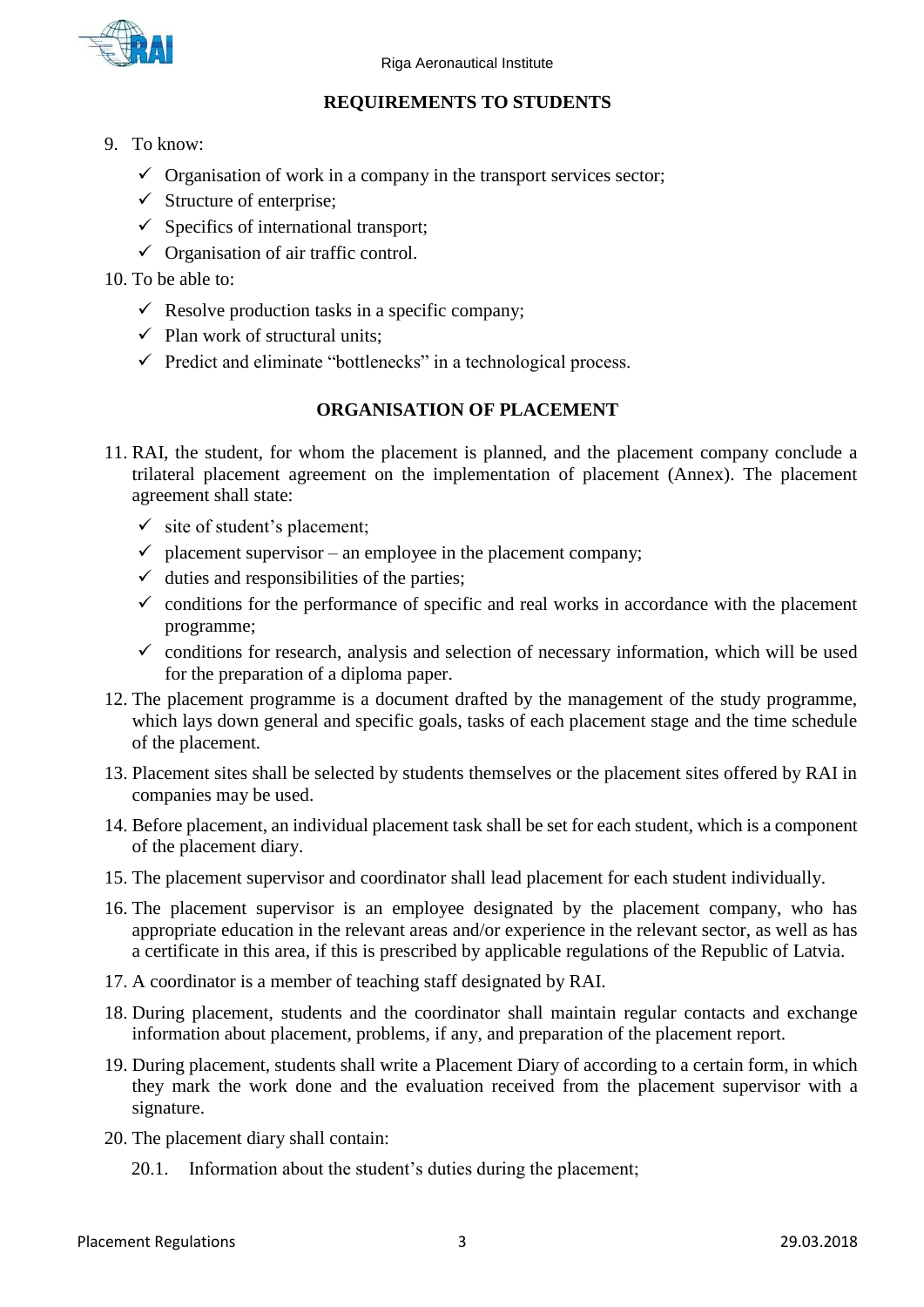

- 20.2. List of documents to be submitted to the RAI Vice-Rector's Office at the end of the placement;
- 20.3. Content of the placement report;
- 20.4. The placement work plan, which includes:
	- 20.4.1.goal of the placement,
	- 20.4.2.tasks of the placement,
	- 20.4.3.topics (matters) of placement works learned by the student during placement;
- 20.5. certain form, which is filled by the student on a regular basis, indicating:
	- 20.5.1.topic of the placement work,
	- 20.5.2.information on the work performed,
	- 20.5.3.the date, when the work was performed,
	- 20.5.4.assessment of the work,
	- 20.5.5.signature of the placement supervisor;
- 20.6. individual task of the placement.
- 21. No later than 5 working days after the end of the placement period the student shall submit to the coordinator a fully completed and prepared placement report.
- 22. No later than within 2 weeks of the end of the placement period there shall be defence of the placement report.

## **PLACEMENT REPORT**

- 23. When placement is over, the student shall submit to RAI a placement report appending a reference from the placement supervisor from the company. A placement report is a written work, in which the student lays down the results achieved during the placement and solutions to problems. The report shall consist of no less than 30 pages.
- 24. The placement report shall contain:
	- 24.1. title page of a certain form;
	- 24.2. introduction placement place, goal and tasks;
	- 24.3. description of main aspects in accordance with the extended placement programme;
	- 24.4. conclusions and proposals;
	- 24.5. list of references and sources;
	- 24.6. annexes.
- 25. The placement report shall be on one side of an A4 ( $210x297mm$ ) sheet, page margins: left 30 mm, right  $-15$  mm, top and bottom  $-20$  mm, font size  $-12$ , line spacing  $-1.5$ . Font Times New Roman, justified, first line 1.27.
- 26. The introduction shall characterise the placement company, formulate the goal to be reached during the placement and the tasks set for its achievement, provide a short general description of the problems resolved, characterise its significance, list methods used for resolution of the problems, informative and statistical base and restrictions.
- 27. The students shall reflect in the report the main aspects from the point of view of the practical side of the diploma project. In this part, students should confirm their ability to link their theoretical knowledge with practice, the ability to systematise, evaluate and analyse practical and statistical material. The report should be laconic and specific, written in a correct official language and prepared in accordance with accepted requirements.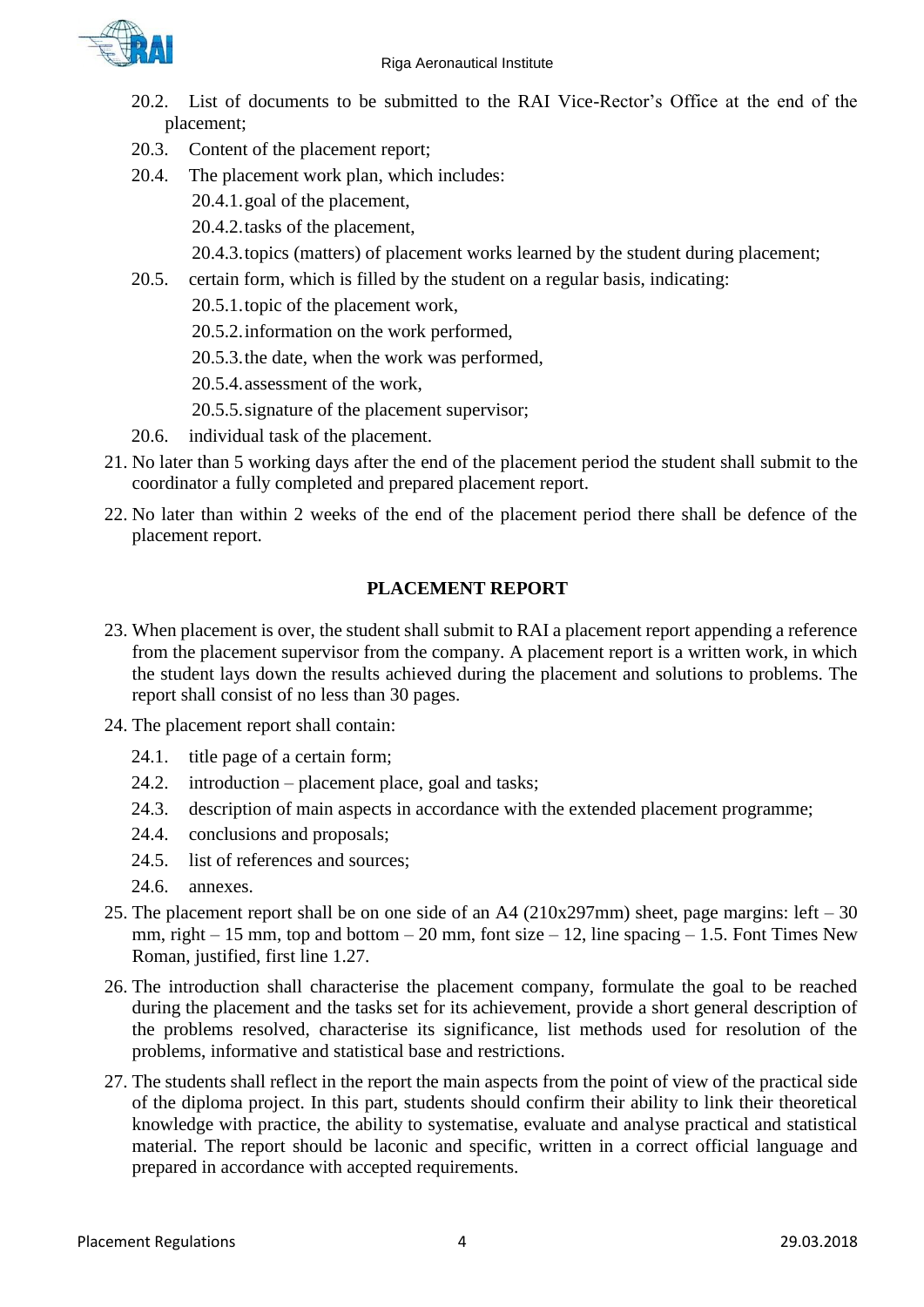- 28. International students are allowed to draft their report in English, observing the content requirements according to provisions of these regulations.
- 29. In conclusions and proposals, students should provide their conclusions and an assessment of the work performed, as well as further research process and show work results. The conclusions and proposals should be justified and arise from the information provided in the report. It is not allowed to include well-known facts and/or phrases or use research results of other authors. Students must draw up conclusions and proposals on their own.
- 30. The placement report shall be assessed using a 10-point scale. The placement supervisor shall check the content, presentation of the report and professional experience of the student.
- 31. Those students shall be allowed to defend their placement report, who have fulfilled all the placement programme, have submitted their reports in a timely manner, have received a positive feedback from the placement supervisor.
- 32. The placement report shall be defended publicly in the form of a presentation in accordance with the procedure laid down by the director of the study programmes.
- 33. The students, who have not fulfilled the professional placement programme, have not submitted the report about placement or have defended their placement report for an unsatisfactory mark, shall not be allowed to defend their diploma paper.

## **SAFETY PROVISIONS**

- 34. Before placement it is necessary:
	- 34.1. To receive the work plan for placement at RAI;
	- 34.2. To read the placement programme and student's duties during the placement;
	- 34.3. To receive a placement diary and to read its completion rules.
- 35. At the placement site, it is necessary:
	- 35.1. To coordinate the placement plan for each day of placement and the procedure of summing it up with the placement supervisor at the company;
	- 35.2. To read safety regulations and sign that a safety briefing has been received.
- 36. Duties during placement:
	- 36.1. To make a note in the diary that the placement has started;
	- 36.2. To receive individual tasks from the placement supervisor at the company, to make entries in the diary in its relevant section;
	- 36.3. To systematically make entries in the diary, submit it to the placement supervisor for review and signature every day;
	- 36.4. To observe labour safety, sanitary regulations for work equipment and production;
	- 36.5. To submit to the placement supervisor a completed Placement Diary of a certain form and a placement report to get feedback.
- 37. Public defence of the placement report shall include:
	- I. Answers to theoretical questions of the placement in accordance with the placement programme;
	- II. Questions according to the content of the placement:
	- 37.1. Goal and tasks of the placement;
	- 37.2. List of specific works and activities performed during the placement;
	- 37.3. Description and evaluation of the placement site (company, organisation);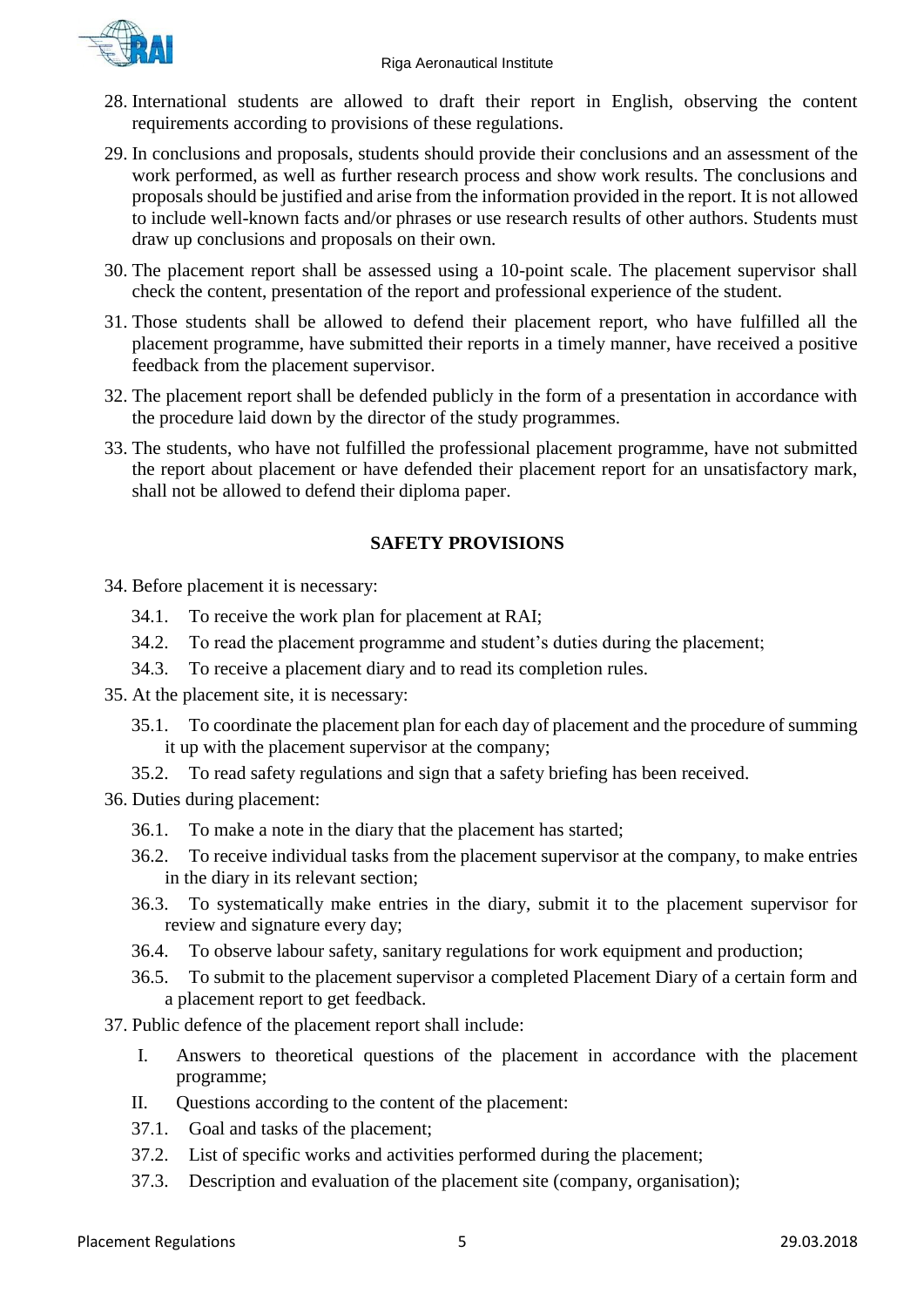

- 37.4. Evaluation of cooperation with the placement supervisor, the placement coordinator and structural units and staff of the placement company;
- 37.5. Practical knowledge, skills and competences obtained during the placement;
- 37.6. Shortcomings revealed during the placement and proposals for their elimination;
- 37.7. Evaluation and conclusions regarding the entire placement;
- III. Answer to questions of commission members.

#### **FRAGMENT OF A SAMPLE PLACEMENT REPORT Schedule of implementation of the study placement programme of RAI students**

#### **Day 1.**

1.1. Fulfilling necessary requirements and observing formalities in presentation of documents. Students read the rules of AirBaltic airlines and the work schedule  $-2$  hours;

1.2. Studying the design of B 737 aircraft. Collecting information for the fulfilment of the course project and the individual task.

**Day 2.** Studying the B 737 aircraft technical condition management programme and its technological implementation – 2 hours. The classes are led by a representative of the airline. Mastering the technical service technology. Preparing the documentation. Studying the design of B 737 aircraft. Collecting information for the fulfilment of the course project and the individual task.

**Day 3.** Studying the documentation regulating activities of the engineering staff.

Studying the technology for registration damages and defects. Potential use of diagnostic equipment. Preparing a certificate of practical usefulness of an aircraft. Studying the design of B 737 aircraft. Collecting information for the fulfilment of the course project and the individual task.

**Day 4.** Participating in technical service activities (aircraft B 737, Bombardier Q400). Studying the design of B 737 aircraft. Collecting information for the fulfilment of the course project and the individual task.

**Day 5.** Participating in the activities for preparation of an aircraft for a flight. Preparing a placement report, individual task, coordinating its content with the placement representative from AirBaltic.

**Day 6.** Fulfilling necessary requirements and observing formalities in presentation of documents. Students read the rules of AirBaltic airlines and the work schedule – 2 hours. Studying the design of B 737 aircraft. Collecting information for the fulfilment of the Course Project and the Individual Task.

**Day 7.** Studying the B 737 aircraft technical condition management programme and its technological implementation – 2 hours. The classes are led by a representative of the airline. Mastering the technical service technology. Preparing the documentation. Studying the design of B 737 aircraft. Collecting information for the fulfilment of the Course Project and the Individual Task.

**Day 8.** Studying the documentation regulating activities of the engineering staff.

Studying the technology for registration damages and defects. Potential use of diagnostic equipment. Preparing a certificate of practical usefulness of an aircraft. Studying the design of B 737 aircraft. Collecting information for the fulfilment of the Course Project and the Individual Task.